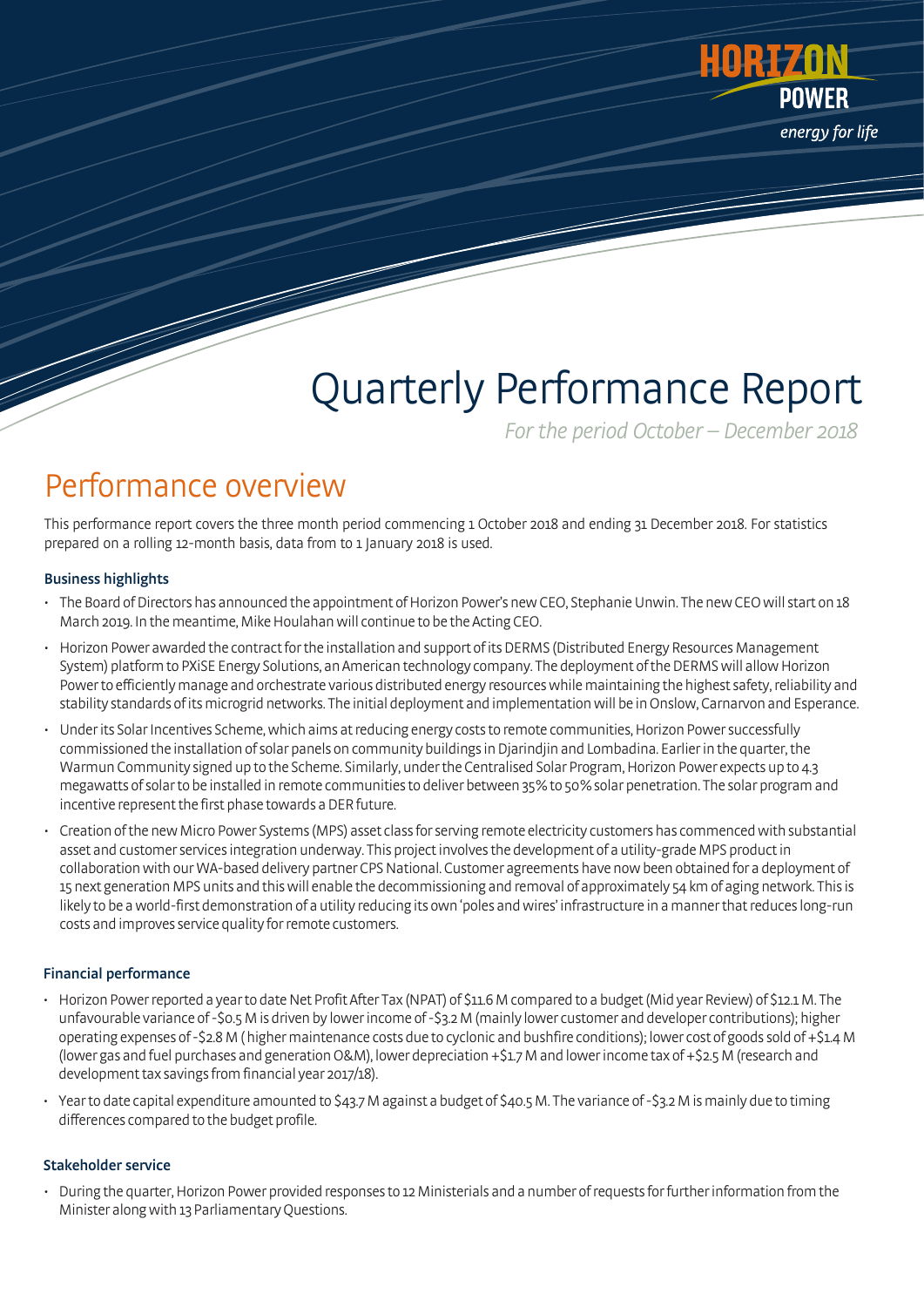

### Safety, Health & Environment



#### Lost Time Injuries Frequency Rate 12 month rolling average

#### Public Safety Incidents 2018/19 Financial year to date



- The lost time severity rate for the quarter was 1.0; the same rate as the previous quarter.
- The number of Public Safety Incidents increased by two from the previous quarter. The new incidents were:
	- One earth cable pulled down by harvester causing fire,
	- Overheated meter neutral termination due to loose connection.



#### Lost Time Injury Severity Rate 12 month rolling average

Total Recordable Injury Frequency Rate 12 mth rolling average



- The Lost Time Injury Rate is 1.6.
- 11 months employee lost time injury free.
- There were no reportable fuel spills during the quarter.
- The Unassisted Pole Failure rate\* was 0.76 by the end of the quarter and within the target of 1.00 \* 3 Year rolling average per 10,000 poles
	-

### Customer Service & Electricity Delivery



- On average 98.7% of new customer connections were completed on time during the quarter.
- There were 73 new connections during the quarter.

#### Performing Systems out of 38 systems

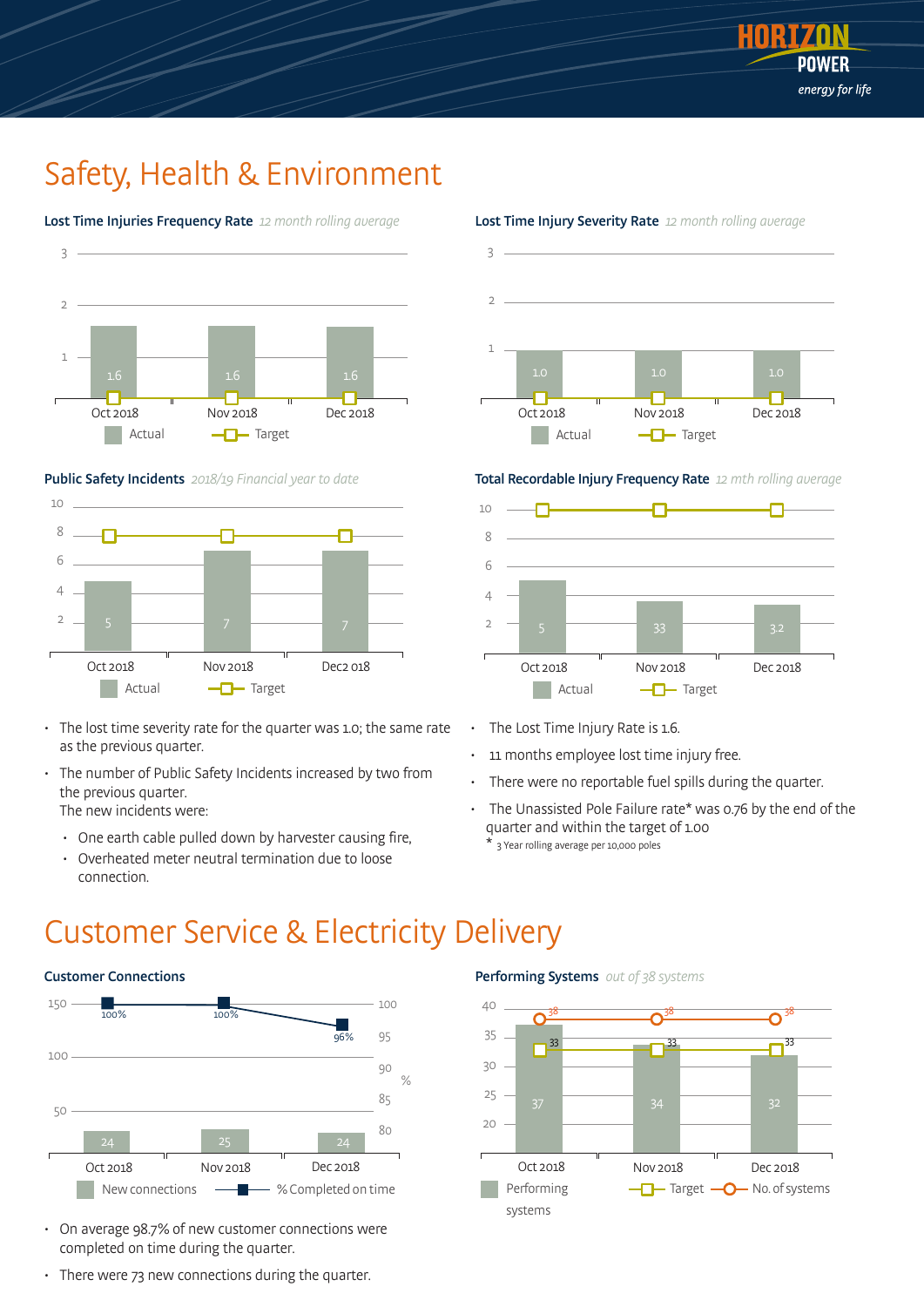

### Financial Performance – Actual v/s MYR

Net Profit After Tax for year to date December 2018 was lower than the Mid Year Review, with variances broken down as follows:

#### Profit and Loss Summary (in \$M)

|                                         | <b>Period Ended December 2018</b> |            |            |  |
|-----------------------------------------|-----------------------------------|------------|------------|--|
|                                         | <b>ACTUAL</b>                     | <b>MYR</b> | <b>VAR</b> |  |
| Income                                  | 262.8                             | 266.0      |            |  |
|                                         |                                   |            | (3.2)      |  |
| Cost of Goods Sold                      | 112.7                             | 114.1      | 1.4        |  |
| Operating Labour, Overheads & Materials | 59.5                              | 56.7       | (2.8)      |  |
| <b>EBITDA</b>                           | 90.6                              | 95.2       | (4.6)      |  |
|                                         |                                   |            |            |  |
| Depreciation and Amortisation           | 43.9                              | 45.6       | 1.7        |  |
| <b>EBIT</b>                             | 46.7                              | 49.6       | (2.9)      |  |
|                                         |                                   |            |            |  |
| Interest                                | 32.4                              | 32.3       | (0.1)      |  |
| Income Tax                              | 2.7                               | 5.2        | 2.5        |  |
| <b>Net Profit After Tax</b>             | 11.6                              | 12.1       | (0.5)      |  |

#### 1. Income

A net unfavourable variance of -\$3.2M in income primarily due to the following:

- (I) Lower Customer and Developer contributions of -\$4.8 M from Microgrid operations (-\$2.2 M) and Pilbara Grid Operations (-\$2.6 M).
- (II) Higher Miscellaneous Revenue +\$1.1 M, mainly due to a contribution from Onslow Salt (+\$2.7 M), higher gas revenue of +\$0.4 M and offset by reversal of the unrealised diesel hedging gain of \$1.5 M from the previous year.
- (III) Electricity Sales were slightly higher (+\$0.6 M) than budget, which was reset through the MYR process.

#### 2. Cost of Goods Sold

An favourable variance of +\$1.4 M mainly driven by lower gas and fuel purchases in the Microgrids Division together with lower generation operations and maintenance.

#### 3. Operating Labour, Overheads and Materials

The unfavourable variance of -\$2.8 M is due to higher materials and services of -\$1.5 M, mainly driven by increased activities in the maintenance program in line with cyclonic and bushfire conditions and under-recovery of overheads of - \$ 0.8 M

#### 4. Depreciation

The positive variance of +\$1.7 M in depreciation is mainly due to a lower level of asset capitalisation compared to budget.

#### 5. Interest and Income Tax

The actual interest of \$32.4 M is mostly in line with the budgeted amount. The favourable variance in tax of +\$2.5 M is mainly due to an adjustment for research and development tax Incentives from the financial year 2017/18.